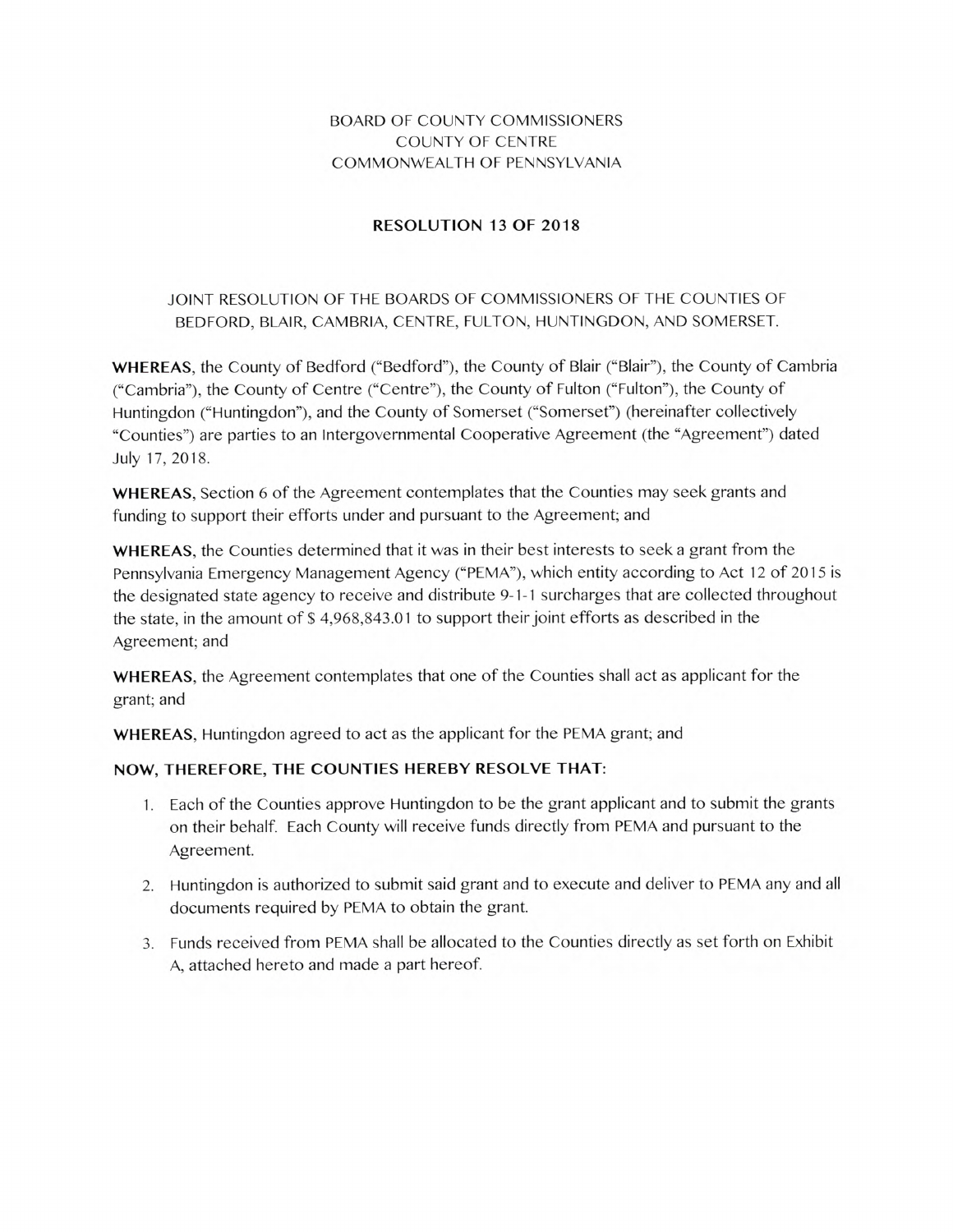**IN WITNESS WHEREOF,** Centre County represents that this Joint Resolution is adopted by the Board of Commissioners of Centre County at a duly called and convened public meeting of the Board of Commissioners on this 21 day of August 2018.

**CENTRE COUNTY BOARD OF COMMISSIONERS**  Michael Pipe, Chai

have Mark Higgins, Commissioner **mm' AA** 

Steven G. Dershem, Commissioner

ATTEST:

<u>Margaret n. f. 22</u><br>Margaret N. Gray, Administrator